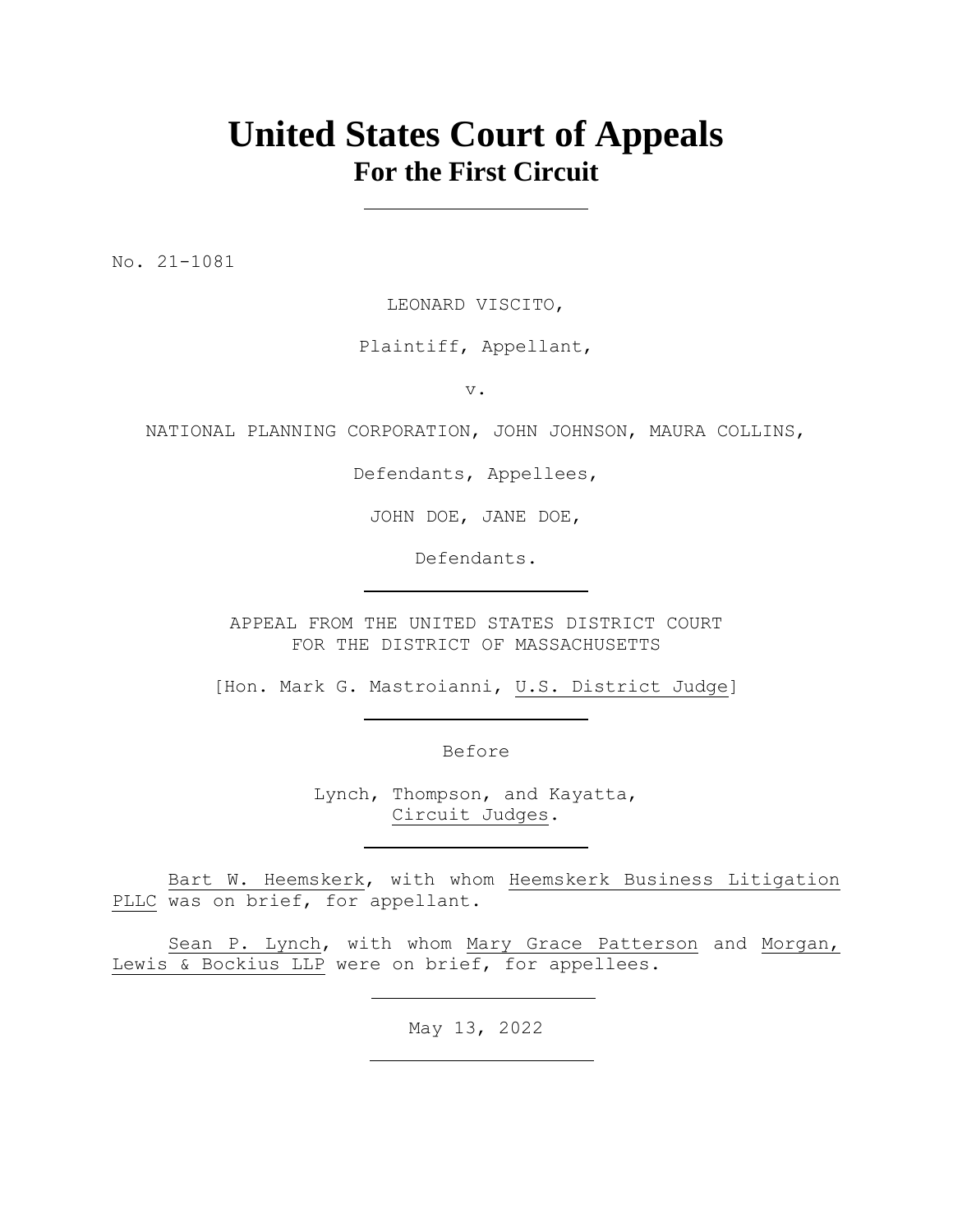**THOMPSON**, **Circuit Judge**. Leonard Viscito, a Floridabased financial planner with a long-standing Massachusetts-based financial services company and office, appeals from the entry of final judgment entered in favor of his former broker-dealer on Viscito's wage and employment misclassification claims after the district court ruled on the parties' cross-motions for summary judgment. In our de novo review, we are tasked with deciding whether Massachusetts' choice-of-law principles lead to the conclusion that the Massachusetts Wage Act, Mass. Gen. Laws ch. 149, § 148 ("MWA"), applies to the relationship between Viscito and his former broker-dealer. For the reasons set forth below, we agree with the district court that the MWA does not apply to the undisputed facts in this case and affirm.

### **BACKGROUND**

Viscito is a licensed financial advisor who has been doing business as Viscito Financial Services ("VFS") since 1997. He is registered with the Financial Institution Regulatory Authority ("FINRA") and the Securities and Exchange Commission ("SEC") in several states, including Massachusetts and Florida, and has long maintained an office with staff in Springfield, Massachusetts. In 2008, Viscito bought a home in a part of Florida called The Villages. He regularly worked out of his Florida home -- meeting with clients in person or virtually, responding to clients' questions by phone or email, placing securities' trade

 $- 2 -$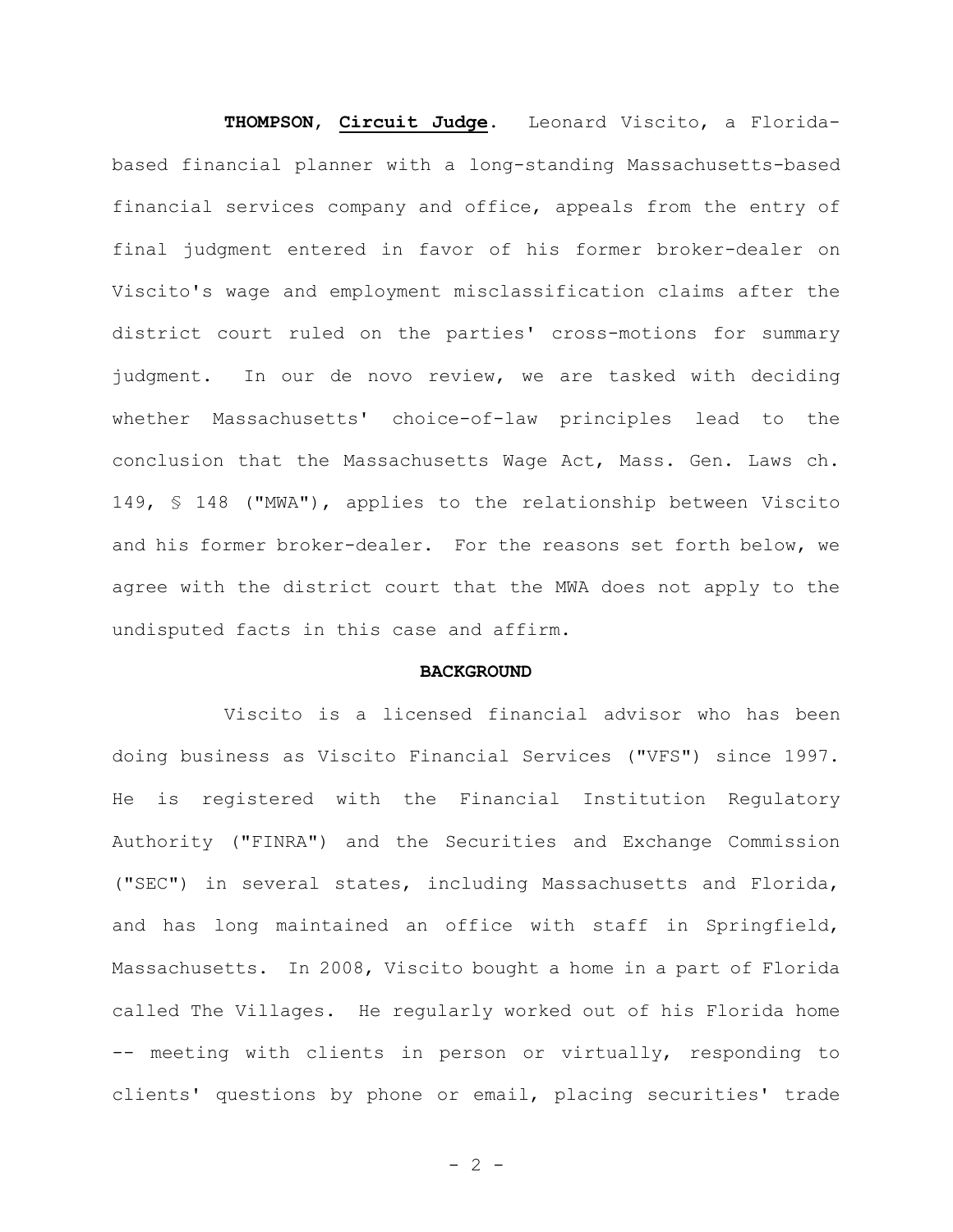orders, and providing financial services. His staff remained in Massachusetts, working in the Springfield office, and Viscito sometimes met with clients in person in this office as well. To work within the financial advice and securities industry, Viscito had to be affiliated with a registered "Broker-Dealer" which is "a brokerage firm that is subject[] to the supervision of [FINRA]." Throughout his career, Viscito has been affiliated with several such businesses, including one of the defendants in this case, National Planning Corporation ("NPC").

NPC is both an investment advising firm and a brokerdealer, headquartered in California. A broker-dealer "oversee[s] the sale of securities[ and] commission-based products" whereas an investment advisor charges fees for its advisory services. Each side of the business has a different regulatory structure and agency tasked with ensuring compliance with the industry's rules; NPC was a "dual-registrant" -- meaning it was registered with both the SEC and FINRA.

In November 2013, Viscito (in his personal capacity) signed an Independent Contractor's Agreement with NPC and thereafter sold securities and investment products exclusively as an NPC investment advisor representative ("IAR").<sup>1</sup> Viscito

<sup>1</sup> This agreement was the only contract Viscito entered into with NPC. According to NPC, all of its IARs providing services to NPC's clients were independent contractors; none were classified as employees.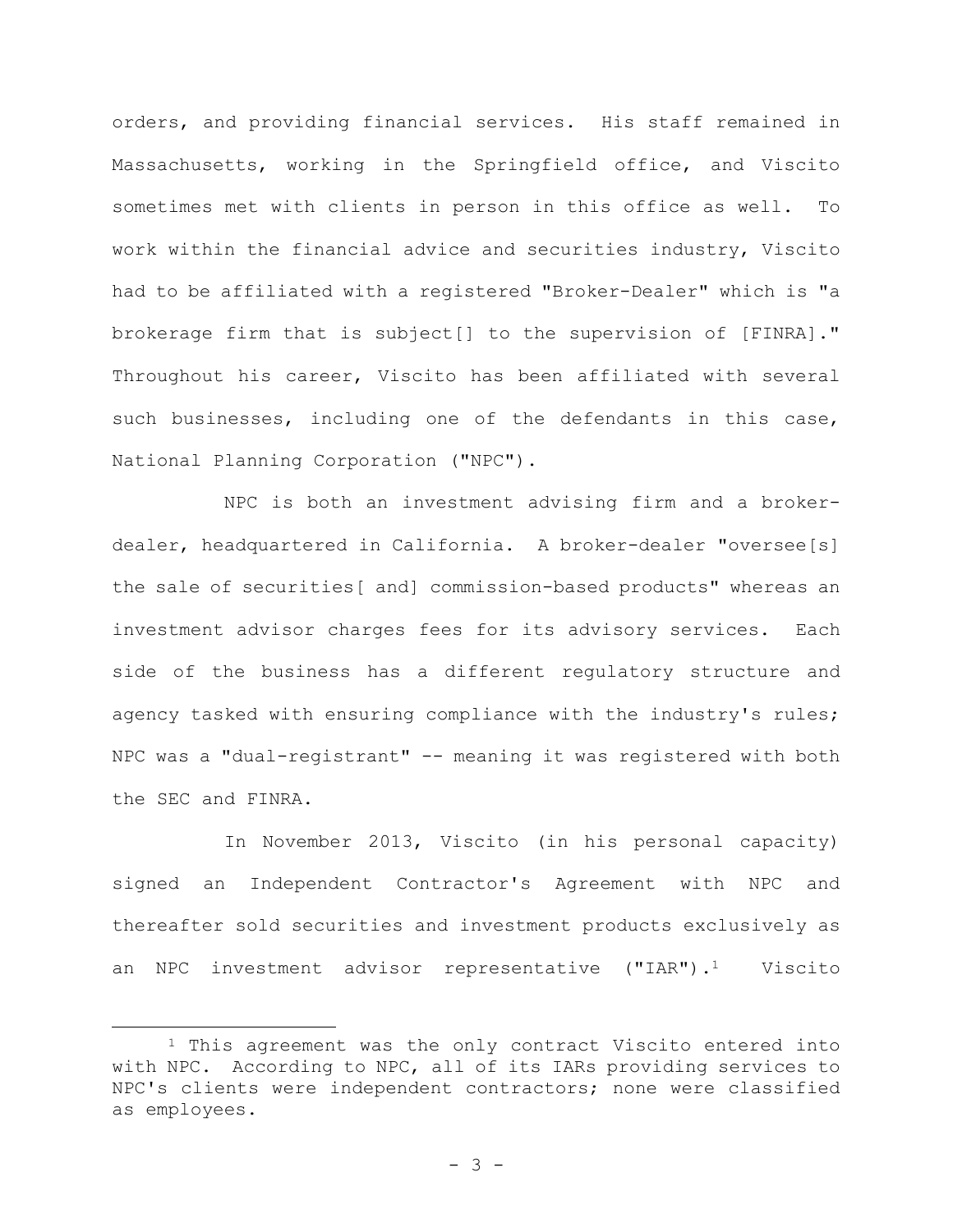registered both his Massachusetts VFS office and his Florida home as NPC branch offices, with the Florida office tagged by NPC (according to Viscito) as an "office of convenience."2 In December 2014 Viscito personally became a Florida resident, meaning, in addition to living at The Villages and working extensively from his home, he obtained a Florida driver's license, registered to vote in Florida, and registered with Florida as a dual resident for securities licensing purposes.<sup>3</sup> Thereafter, NPC's Tax Forms 1099-MISC for 2015, 2016, and 2017 reflected Viscito's Florida address. Even so, Viscito continued to employ his staff in Massachusetts as employees of VFS and had sole authority to determine their rate of compensation and the situs of their office work. In his business dealings, Viscito used VFS letterhead with VFS contact details prominently displayed at the top and a message at the bottom in small font that VFS services were offered through NPC but that VFS and NPC were "separate and unrelated companies."

<sup>2</sup> Viscito's Florida "office of convenience" meant that he could "meet with clients on a kind of ad hoc, as-needed basis, but no books or records [we]re kept there."

<sup>3</sup> Viscito initiated these actions after Florida's Office of Financial Regulation received his application to register in Florida as an investment advisor associated with a firm, and its interest in Viscito's professional activities was piqued. The Office of Financial Regulation found that Viscito had been conducting investment advisory services and activities in Florida from January 2009 through November 15, 2013, without being properly registered in the State, which violated a Florida regulation governing this profession. Viscito stipulated to the findings and agreed to pay a \$7,500 fine.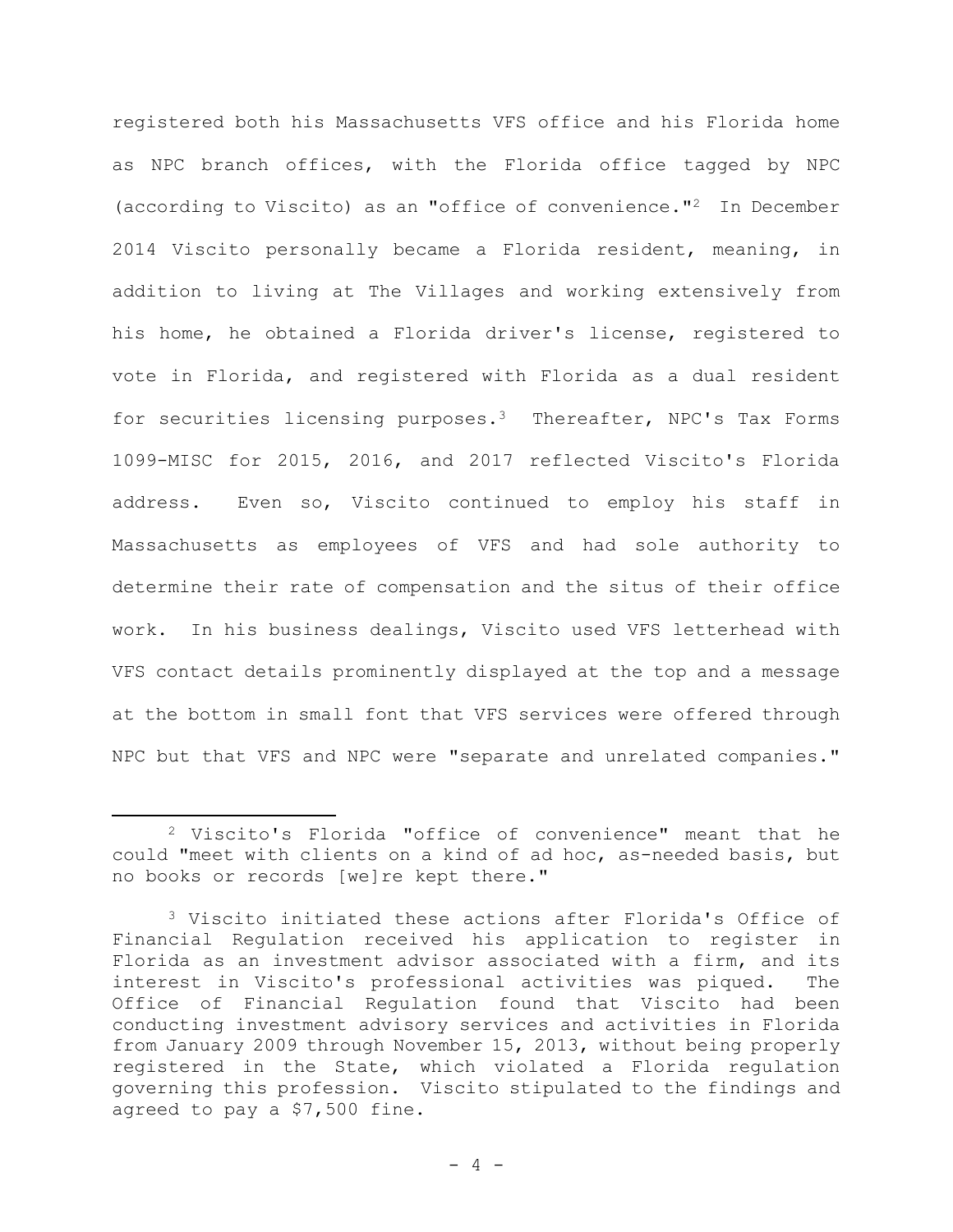At the time Viscito signed his contract with NPC, his existing clients could join NPC as their new broker and continue to be "serviced" by Viscito. That is, his book of business could and did move with him. The bulk of Viscito's client relationships began with individuals in Massachusetts, and he continued to meet "at various times" (whatever that means) with some of them in person in his Massachusetts office. Using travel records and credit card statements, NPC asserts (and Viscito does not meaningfully refute<sup>4</sup>) that, while Viscito was affiliated with NPC, he spent more time in Florida than in Massachusetts or any other location.

During Viscito's affiliation with NPC, Viscito met with his clients without any NPC representatives also participating in the meetings and he did not report to NPC the number of client meetings he held or how he advised his clients. NPC did not direct or interfere with Viscito's management of his clients' accounts or the advice Viscito provided to his clients, but, on occasion, NPC directed Viscito via email to sell a particular mutual fund in a client's account.<sup>5</sup> Once a year, NPC conducted an in-person audit

<sup>4</sup> Viscito asserts that he was "regularly in Massachusetts for large parts of the year" but does not provide any precise detail or support other than this averment in his affidavit.

<sup>5</sup> The record does not reveal how often or under what circumstances NPC would send these directives.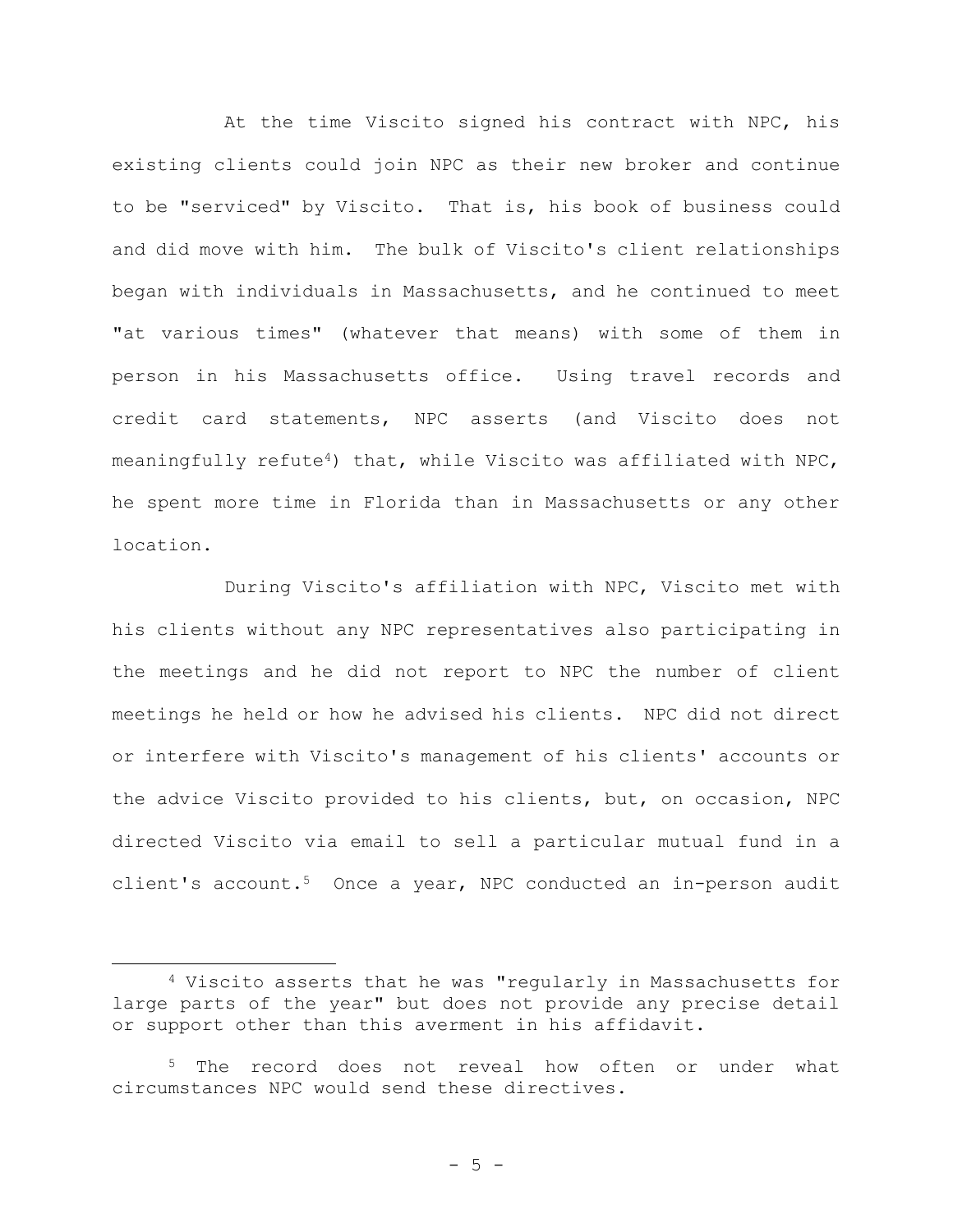of Viscito's Massachusetts NPC branch office and sent him a punch list of the ways in which the branch office was out of compliance with NPC policies. NPC conducted at least one in-person audit of Viscito's Florida branch office, in 2015. Based on Viscito's client transactions, NPC paid Viscito commissions and "investment advisory fees" that were "tied to the production generated by the accounts that [he] managed," but not a regular salary. Viscito received no vacation or holiday pay from NPC.

Viscito's affiliation with NPC came to an end in the fall of 2017 when Viscito got an email from NPC's CEO telling him that his registration with NPC would terminate that November and spelling out the actions Viscito needed to take in order to complete their separation.<sup>6</sup> This included finding a new firm with which to register and affiliate.<sup>7</sup>

<sup>6</sup> The summary judgment record does not clearly explain the reasons for the separation, but the record does show that NPC withdrew from FINRA and stopped doing business as a broker-dealer and investment advising firm as well as that NPC "entered into an asset purchase agreement with LPL" Financial (another brokerdealer) in November 2017.

<sup>7</sup> Later, during NPC's general counsel's deposition, in discussing who got which clients following separation, he explained that NPC's IARs "own[] the[ir] book of business, . . . they are free to go with the book,  $\cdot \cdot$  . there's no noncompete" contractual provision. And elaborating further on posttermination operations, Viscito's office manager testified at her deposition that VFS operations remained the same after the brokerdealer affiliation with NPC ended.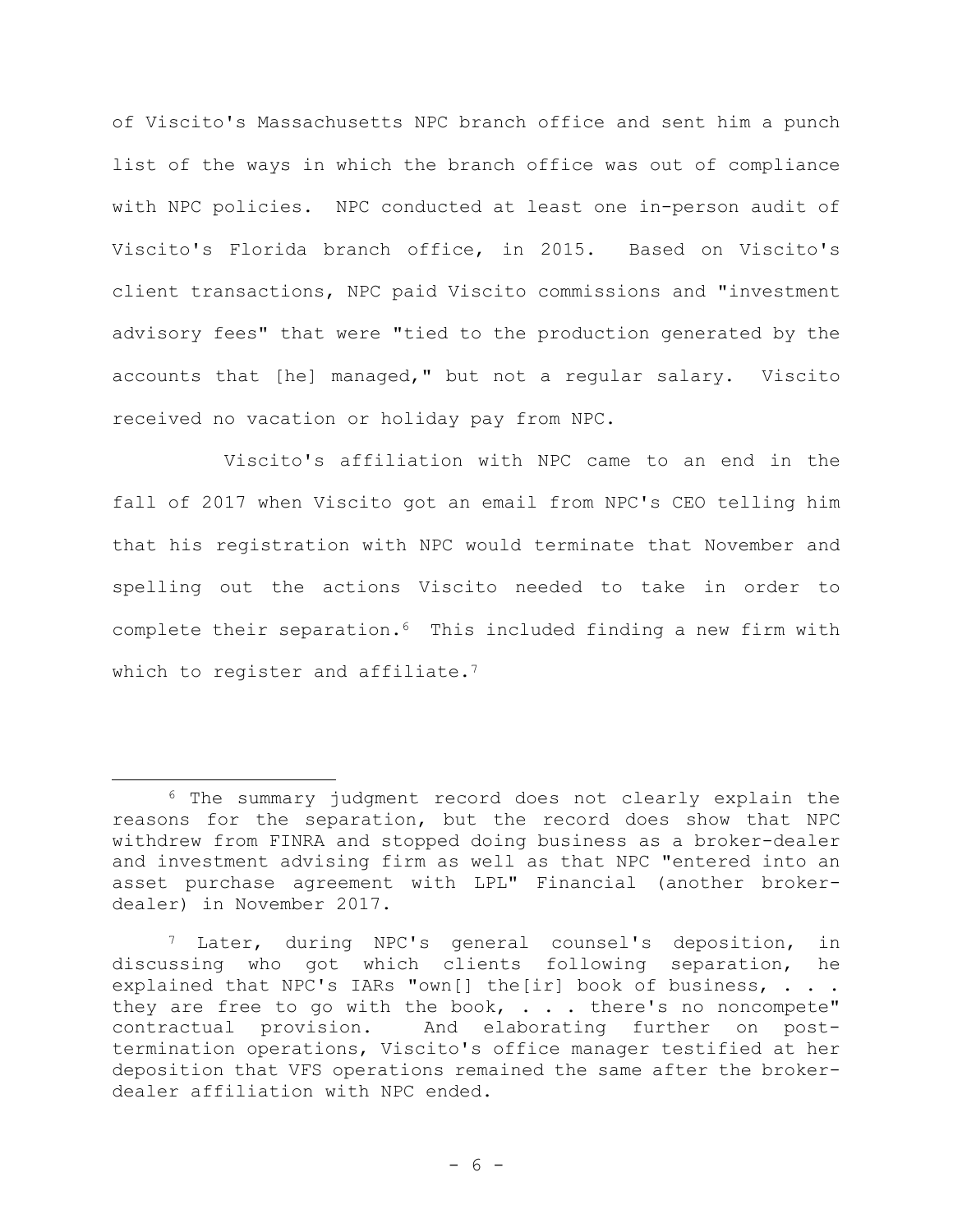Nine months later in August 2018, Viscito sued NPC in a Massachusetts federal district court, alleging NPC had misclassified him as an independent contractor when he should have been on its books as an employee in violation of the Fair Labor Standards Act, 29 U.S.C. § 201 et seq. ("FLSA"), the Massachusetts Independent Contractor Law, Mass. Gen. Laws ch. 149, § 148B, and the Massachusetts Wage Act, Mass. Gen. Laws ch. 149, § 148.<sup>8</sup> The misclassification, alleged Viscito, deprived him of wages and benefits to which he was entitled. Viscito alleged NPC's failure to properly classify and compensate him for his work resulted in its unjust enrichment and constituted a breach of the implied covenant of good faith and fair dealing. He also included a count for quantum meruit. Viscito sought "[a]ll damages to which [he] is entitled under Massachusetts and federal law," including doubling of the damages pursuant to federal law, 29 U.S.C. § 216(b), and treble damages pursuant to state law, Mass. Gen. Laws ch. 149, § 150. In July 2019, Viscito filed an amended complaint, adding NPC's CEO and CFO as individual defendants but not amending the allegations or claims.

In July 2020, Viscito and the defendants filed crossmotions for summary judgment, with Viscito seeking judgment as a

<sup>8</sup> Viscito sought and received a right to sue letter from the Office of the Attorney General, as required by Mass. Gen. Laws ch. 149, § 150.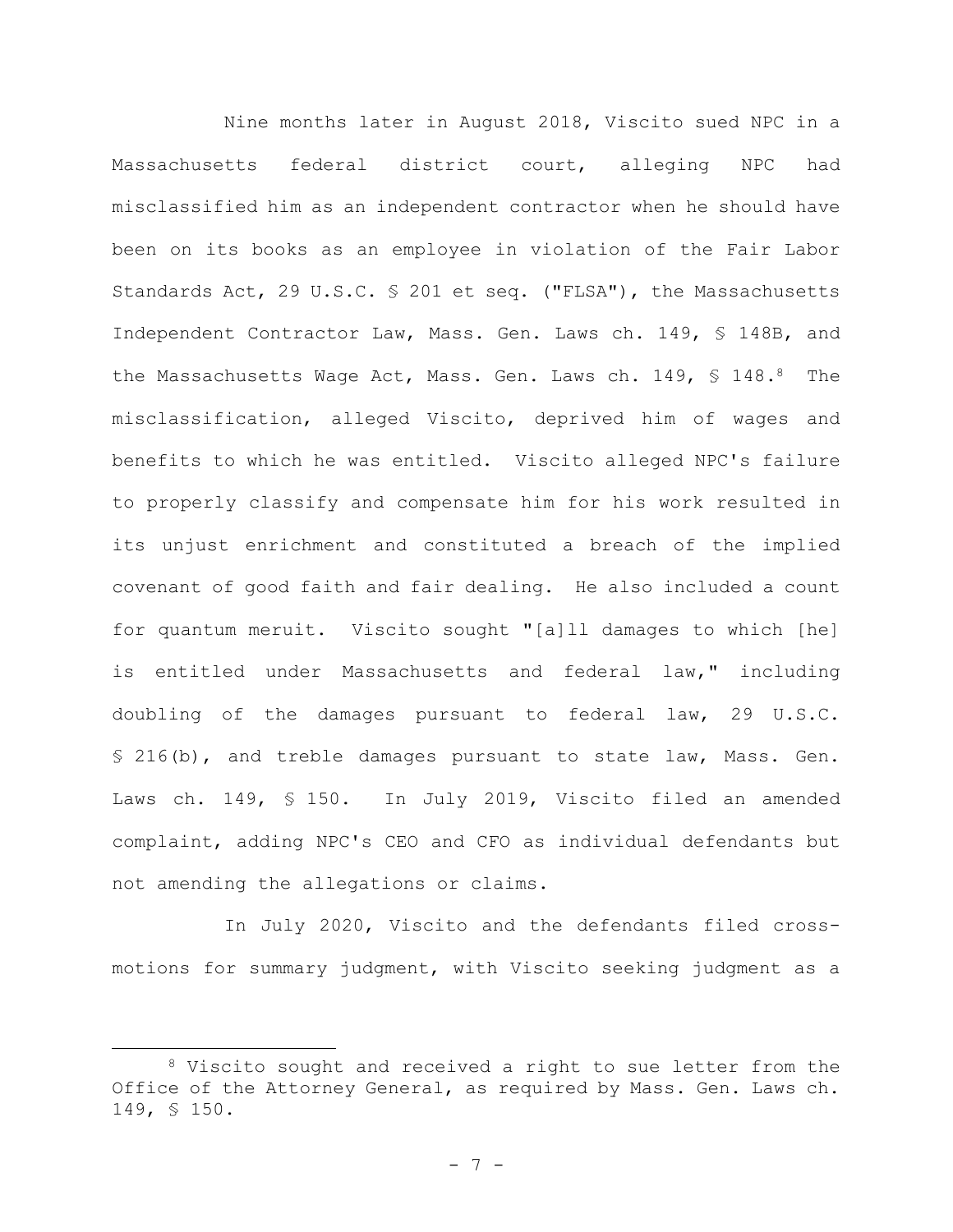matter of law in his favor on his two Massachusetts statutory wage claims and the defendants moving for summary judgment on all of Viscito's claims.<sup>9</sup> The district court concluded the defendants were entitled to judgment as a matter of law on Viscito's Massachusetts statutory wage claims because the "application of Massachusetts['] choice-of-law principles leads . . . [to the conclusion] that the MWA is inapplicable" to the relationship between Viscito and NPC. In addition, the district court concluded Viscito's other claims weren't going anywhere (the FLSA claim because "misclassification" is not an act prohibited by this federal law, the breach of the implied covenant of good faith and fair dealing claim because Viscito hadn't alleged a breach of contract or bad faith conduct on NPC's part, and the unjust enrichment and quantum meruit claims because the parties' relationship was indisputably governed by a contract -- the Independent Contractor's Agreement -- which knocked out these alternative theories of recovery).

Given this reasoning, the district court denied Viscito's motion, granted the defendants' motion in its entirety, and entered final judgment in the defendants' favor. Viscito

<sup>9</sup> Viscito had filed a motion for partial summary judgment on these same two counts almost a year earlier, but the district court denied it without prejudice on the basis that there were outstanding discovery disputes between the parties and that fact discovery was not yet completed.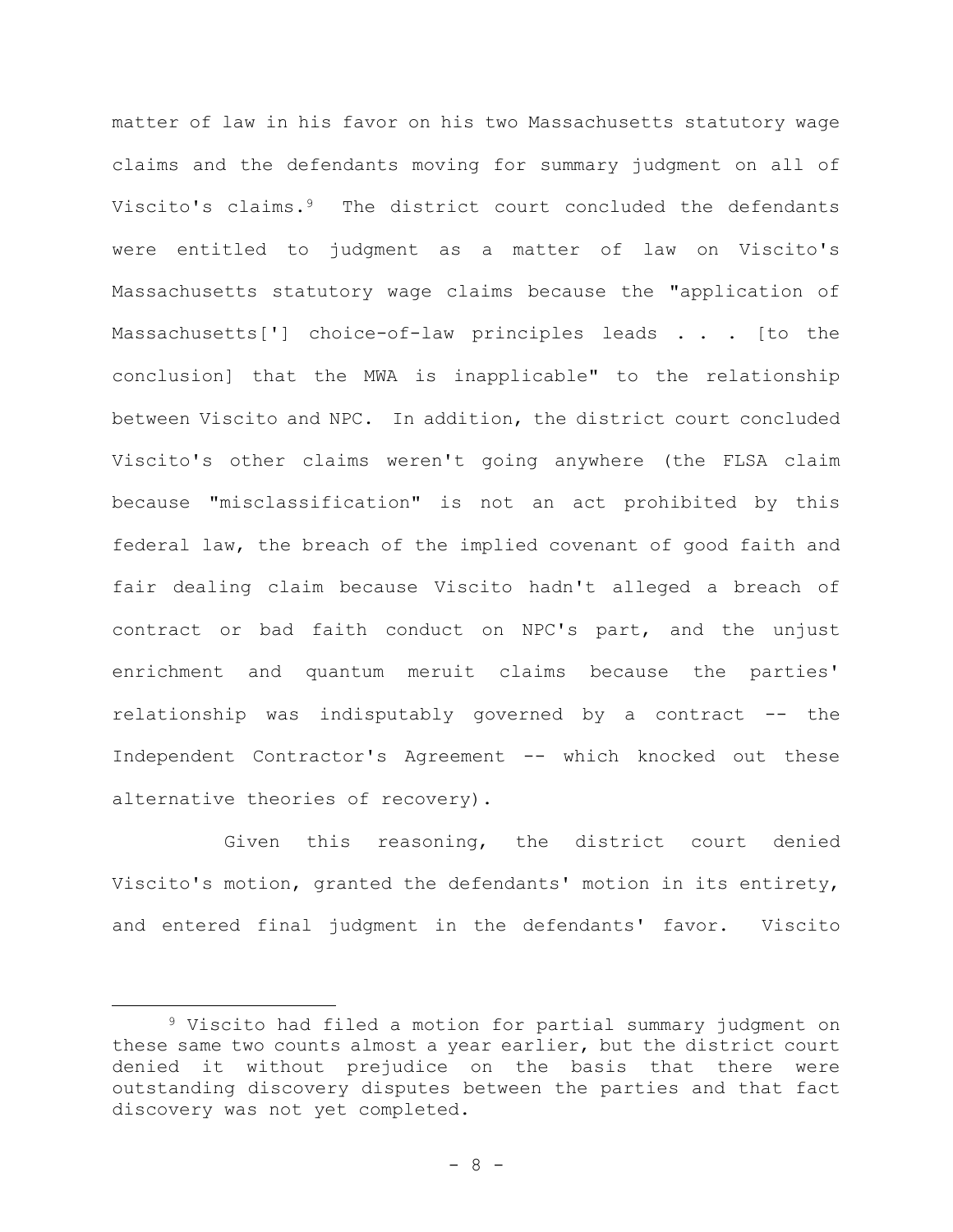timely appealed, challenging the judgment as to the state statutory counts only and arguing that the district court erred by concluding the MWA doesn't apply to his employment relationship with NPC.

## **STANDARD OF REVIEW**

Choice-of-law determinations are questions of law, see Reicher v. Berkshire Life Ins. Co. of Am., 360 F.3d 1, 4 (1st Cir. 2004); Crellin Techs., Inc. v. Equipmentlease Corp., 18 F.3d 1, 4 (1st Cir. 1994), as such they are reviewed anew, Waithaka v. Amazon.com, Inc., 966 F.3d 10, 16 (1st Cir. 2020), (citing Robidoux v. Muholland, 642 F.3d 20, 22 (1st Cir. 2011)), cert. denied, 141 S. Ct. 2794 (2021). "We [also] review the entry of summary judgment de novo." Garcia-Garcia v. Costco Wholesale Corp., 878 F.3d 411, 417 (1st Cir. 2017) (quoting Echevarría v. AstraZeneca Pharm. LP, 856 F.3d 119, 126 (1st Cir. 2017)). "A grant of summary judgment is appropriate when 'there is no genuine dispute as to any material fact and the movant is entitled to judgment as a matter of law.'" Id. (quoting Ameen v. Amphenol Printed Circuits, Inc., 777 F.3d 63, 68 (1st Cir. 2015)). "A genuine issue of fact exists where the evidence is such that a reasonable jury could return a verdict for the nonmoving party." Id. (quoting Taylor v. Am. Chemistry Council, 576 F.3d 16, 24 (1st Cir. 2009)). "The court must examine 'the record in the light most favorable to the nonmovant' and must make 'all reasonable inferences in that party's favor.'" Id. (quoting Ameen, 777 F.3d at 68). "Where, as here, the parties

- 9 -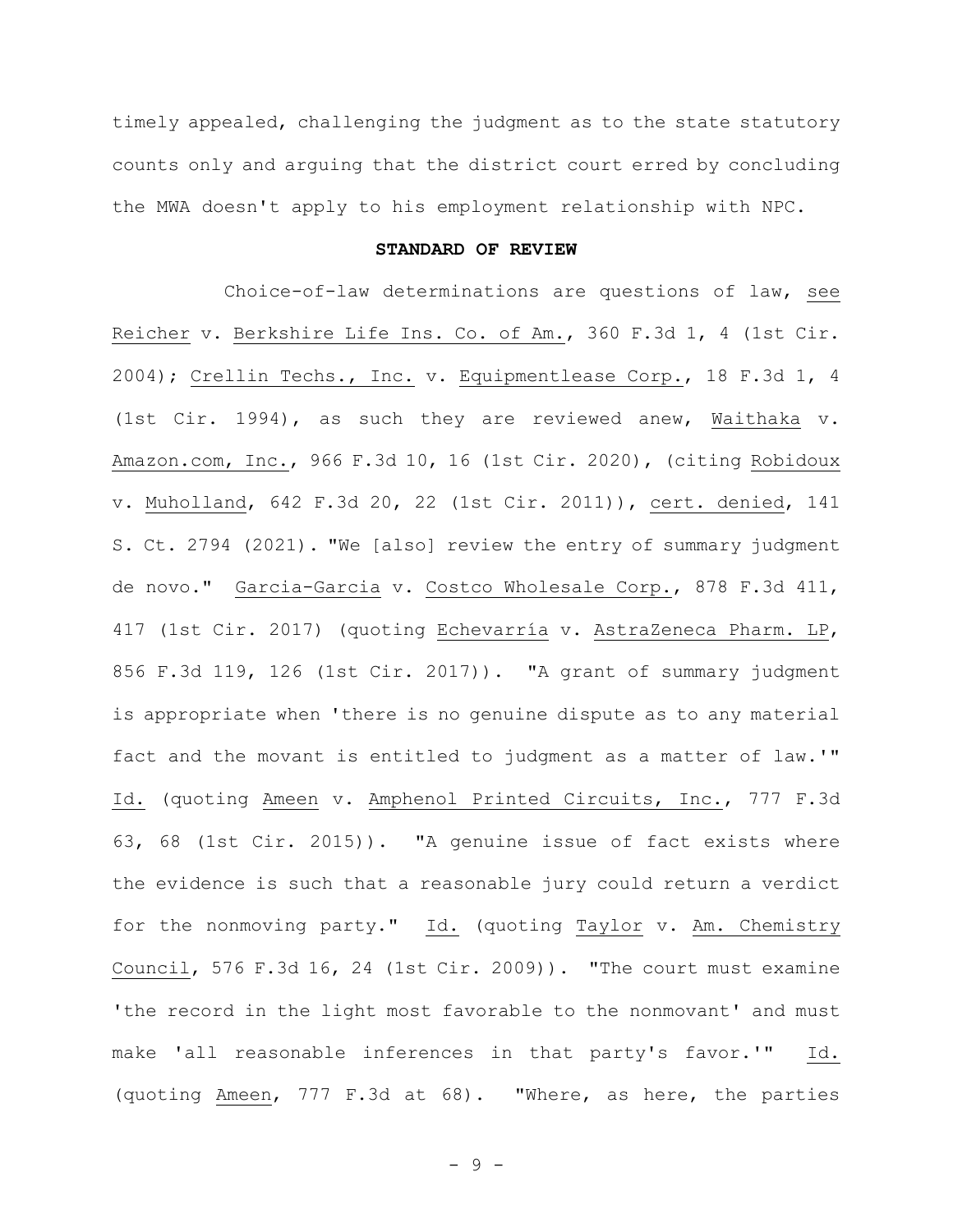cross-move for summary judgment, the court must [examine] each motion 'separately, drawing inferences against each movant in turn.'" Lawless v. Steward Health Care Sys., LLC, 894 F.3d 9, 20– 21 (1st Cir. 2018) (quoting EEOC v. Steamship Clerks Union, Loc. 1066, 48 F.3d 594, 603 n.8 (1st Cir. 1995)). "While we resolve all reasonable inferences in favor of the nonmoving party, we must ignore conclusory allegations, improbable inferences, and unsupported speculation." Garcia-Garcia, 878 F.3d at 417 (quoting Taylor, 576 F.3d at 24).

#### **DISCUSSION**

The issue in this appeal is, as the parties agree, a narrow one: whether Viscito can properly invoke Massachusetts statutory law to govern his employment claims against NPC. The answer turns on the application of Massachusetts' choice-of-law principles, which we set forth in the context of MWA claims before turning our attention to Viscito's arguments about why he thinks the district court got it wrong.

"A federal district court exercising its diversity jurisdiction must apply the choice-of-law rules of the state in which it sits." Hendricks & Assocs., Inc. v. Daewoo Corp., 923 F.2d 209, 213 n.3 (1st Cir. 1991) (citing Klaxon Co. v. Stentor Elec. Mfg. Co., 313 U.S. 487 (1941) and Bi–Rite Enters. v. Bruce Miner Co., 757 F.2d 440, 442 (1st Cir. 1985)). "Massachusetts follows 'a functional choice-of-law approach that responds to the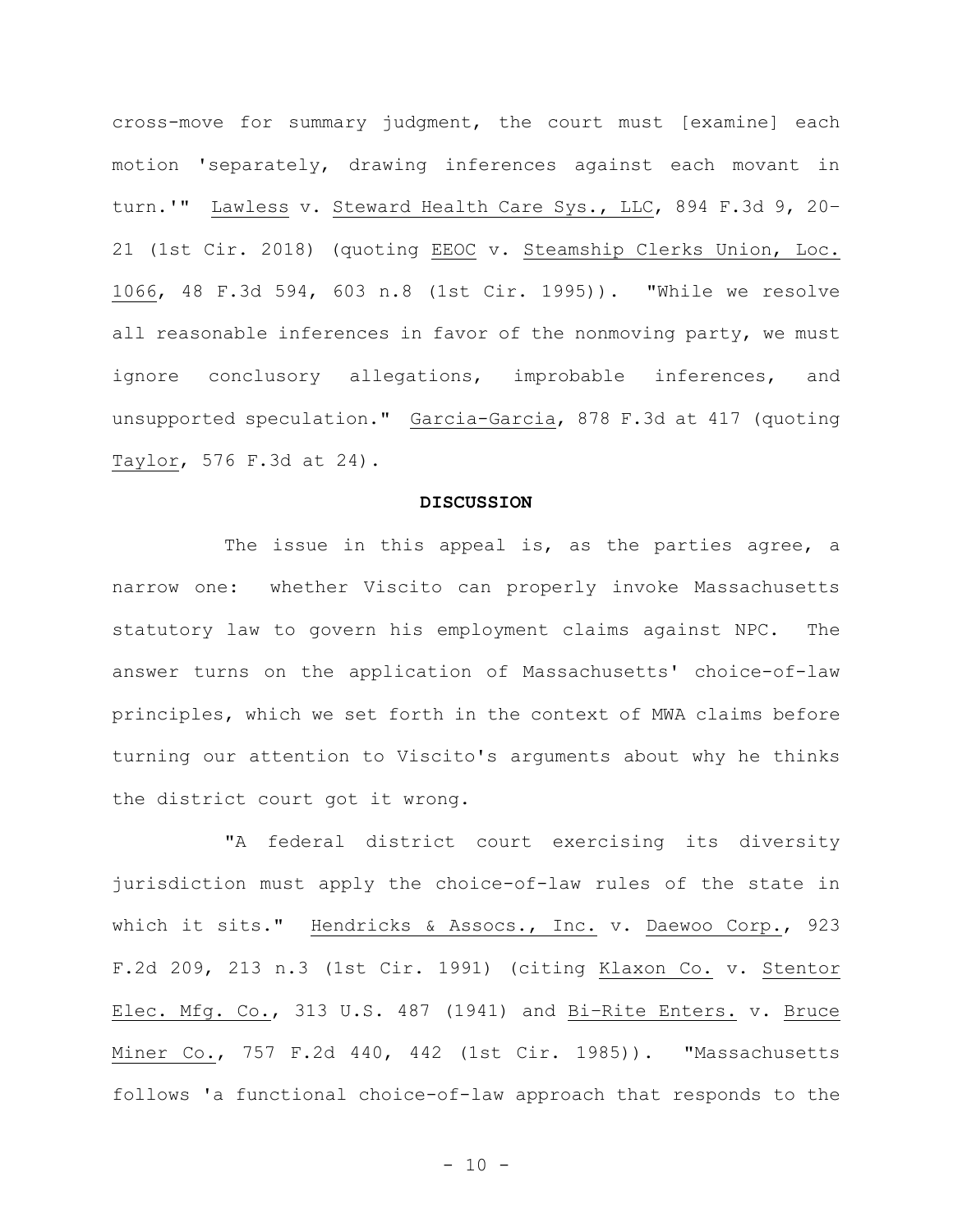interests of the parties, the States involved, and the interstate system as a whole.'" UBS Fin. Servs., Inc. v. Aliberti, 133 N.E.3d 277, 288 n.12 (Mass. 2019) (quoting Bushkin Assocs., Inc. v. Raytheon Co., 473 N.E.2d 662, 668-70 (Mass. 1985)); see also Hisert v. Haschen, 980 F.3d 6, 8 (1st Cir. 2020) (acknowledging functional approach). "Under the functional approach, the forum applies the substantive law of the state which has the more significant relationship to the transaction in litigation." Hendricks, 923 F.2d at 213 n.3. This approach in Massachusetts "is explicitly guided by the Restatement (Second) of Conflict of Laws (1971) [("Restatement")]," Aliberti, 133 N.E.3d at 288 n.12 (quoting Clarendon Nat'l Ins. Co. v. Arbella Mut. Ins. Co., 803 N.E.2d 750, 752 (Mass. App. Ct. 2004)) (alteration in original), which provides that "[a] court may not apply the local law of its own state to determine a particular issue unless such application of this law would be reasonable in the light of the relationship of the state and of other states to the person, thing or occurrence involved," Restatement § 9 cmt. g.

In their arguments to the district court, both parties relied heavily on a Massachusetts Appeals Court case holding that a salesman telecommuting much of the time from his residence in Florida while working for a Massachusetts company could avail himself of the MWA because Massachusetts had "by far the most significant relationship" to the defendant-employer as a citizen

- 11 -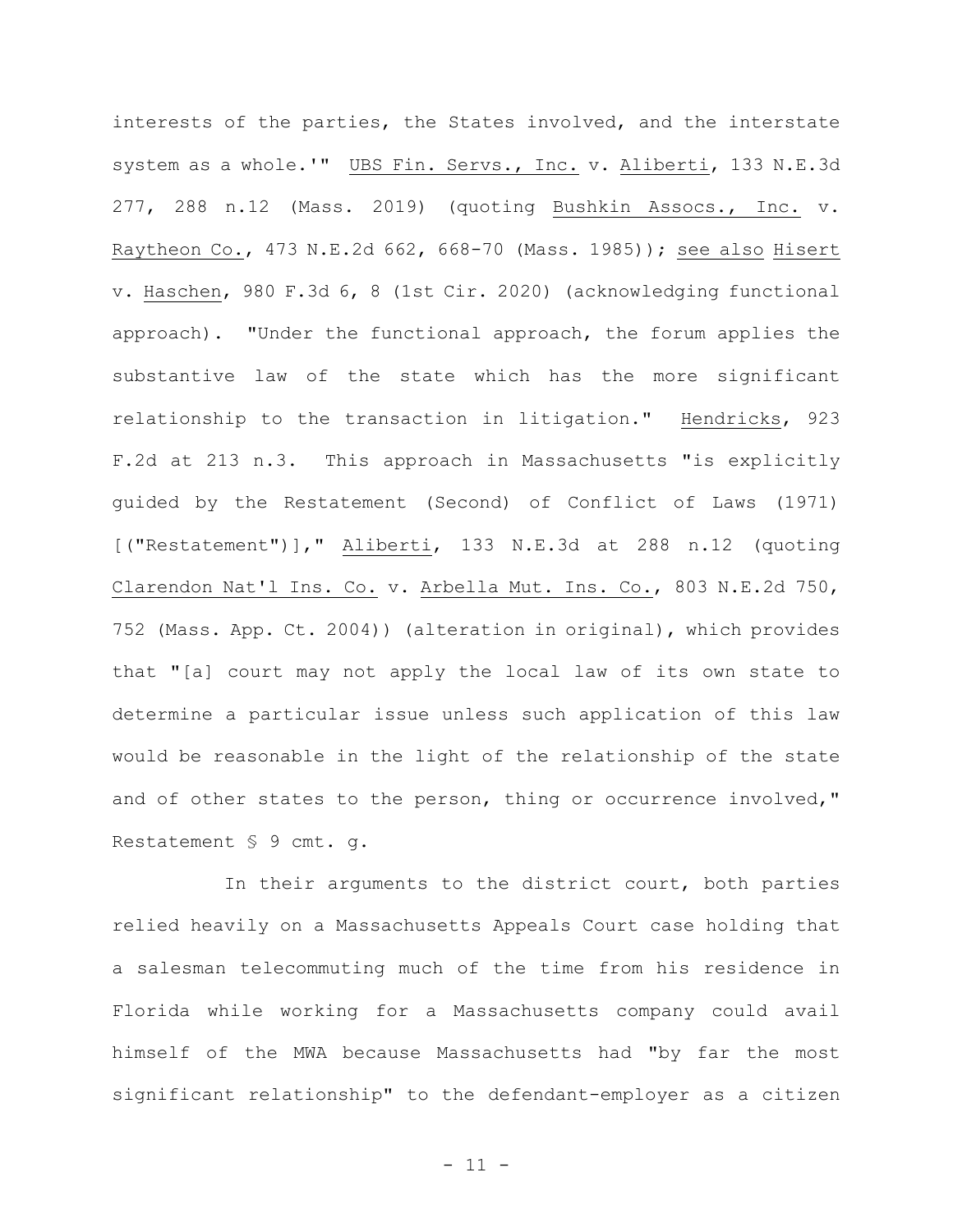of Massachusetts and to the plaintiff-salesman's employment relationship with the defendant. Dow v. Casale, 989 N.E.2d 909, 914 (Mass. App. Ct. 2013).<sup>10</sup> The Massachusetts Appeals Court highlighted several characteristics of the parties and the employment relationship, including: the defendant-employer was headquartered in Massachusetts; all of the defendant-employer's physical facilities were in the Commonwealth; the plaintiffsalesman traveled throughout the country -- essentially "untethered to any particular work place" -- but performed the same work tasks whether he was home in Florida, traveling around the country, or in the defendant-employer's Massachusetts office; all of the plaintiff-salesman's work -- regardless of the geographic location of the performance -- benefited the defendantemployer at its base in Massachusetts; the plaintiff-salesman's business cards provided the defendant-employer's contact information as his contact information; his paychecks were issued in Massachusetts; he worked from the Massachusetts facility

 $10$  We note that "[w] hile decisions of a state's intermediate appellate court are not binding on a federal court sitting in diversity, such opinions are entitled to some weight." Vt. Mut. Ins. Co. v. Zamsky, 732 F.3d 37, 42 (1st Cir. 2013). Moreover, "[w]e have consistently followed the decisions of state intermediate appellate courts in the absence of convincing evidence that the state's highest court would decide otherwise." Torres-Ronda v. Nationwide Mut. Ins. Co., 18 F.4th 80, 84 (1st Cir. 2021).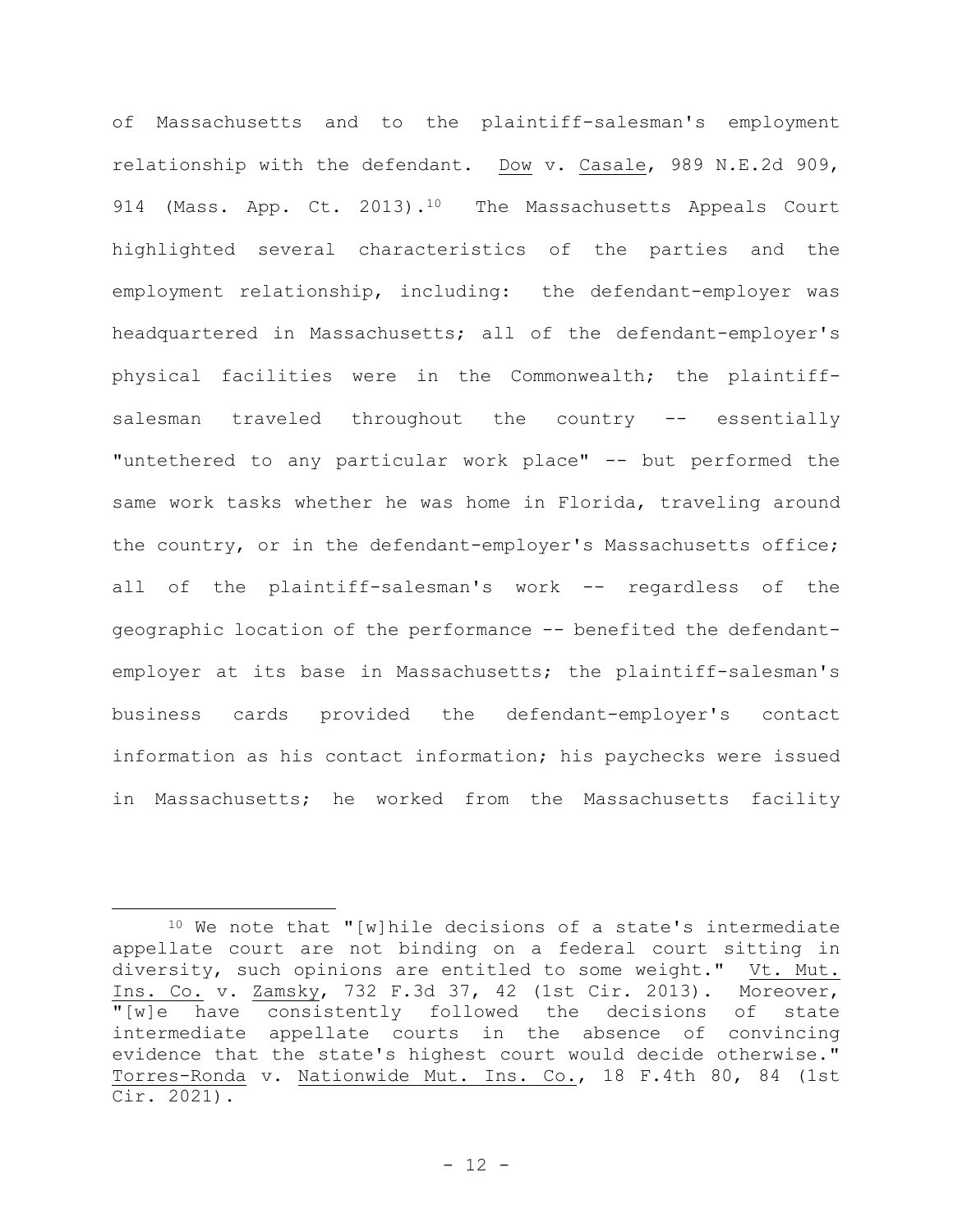several times a year; and his employment agreement stated it was "governed by and interpreted under" Massachusetts law. Id.

In rendering its decision, the district court contrasted these details with the characteristics of Viscito's and NPC's working relationship, highlighting that NPC had a more significant relationship with California than Massachusetts because it is headquartered in California, had no employees in Massachusetts, and registered in Massachusetts as a broker-dealer for regulatory purposes only. In addition, other than the annual in-person audit of Viscito's Massachusetts branch office, NPC provided all of its services to Viscito at his Florida address (e.g., tax forms, commission statements, online trainings) and all of the income Viscito generated for NPC benefited NPC at its home base in California. Moreover, the Independent Contractors Agreement provided that it would be subject to California law.<sup>11</sup> The district court also pointed out that Viscito spent more than half of his time working from Florida and that his tie to Massachusetts was his business interest in VFS but that neither VFS nor its employees

<sup>11</sup> The Independent Contractors Agreement governing the relationship between Viscito and NPC indeed included a forum selection clause stating that the contract "shall be subject to California law, without giving effect to its choice of law provisions." As the district court noted, however, the Massachusetts Supreme Judicial Court says that a contract's choice-of-law clause does not govern a Wage Act claim when (as here) the choice-of-law clause doesn't explicitly refer to and include statutory causes of action. Melia v. Zenhire, Inc., 967 N.E.2d 580, 590 (Mass. 2012).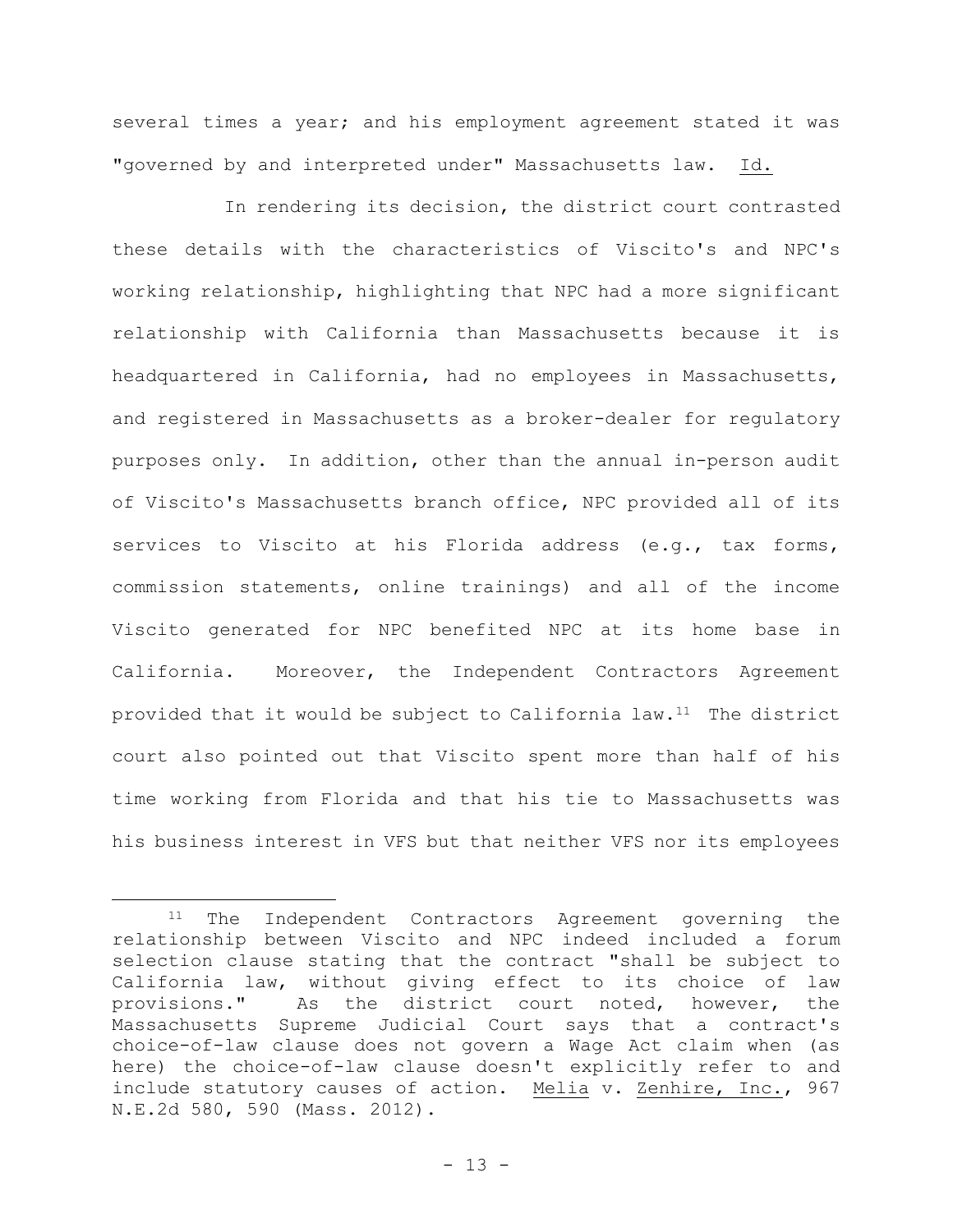had a direct relationship with NPC. Ultimately, the district court concluded that "Massachusetts had a tenuous connection to the relationship between NPC and [Viscito, and] California and Florida had more significant ties"; the application of Massachusetts' choice-of-law principles meant the MWA is inapplicable.

Viscito offers a few ideas to us about why the district court erred in concluding the MWA is inapplicable to his employment relationship with NPC.<sup>12</sup> The gist of his main argument targets why he thinks the district court's actual application of the most significant relationship standard went awry. According to Viscito, the district court "misstated and downplayed facts" demonstrating Massachusetts is the state that has the most significant relationship to NPC and Viscito as well as to their employment relationship. Continuing, Viscito says the court

<sup>&</sup>lt;sup>12</sup> We quickly dispense with his first line of attack, which we understand to be that the district court erred by applying the most significant relationship standard at all when, according to Viscito, the court should have only considered whether it was "reasonable" to conclude the MWA applied because neither NPC nor the court "identified any other state [wage] law . . . in conflict with the law of . . . Massachusetts." However, as NPC points out, we don't have to take up this argument because it's waived -- Viscito argued for the application of Dow's most significant relationship standard to the district court and raises this argument for the first time on appeal. See Hisert, 980 F.3d at 8. We also note that Viscito argued for the application of the most significant relationship standard when he filed his first motion for partial summary judgment -- the one the district court denied without prejudice due to outstanding discovery issues. In this first motion, he did not utter a peep about the choice of law coming down to "reasonableness" only, as he now argues on appeal.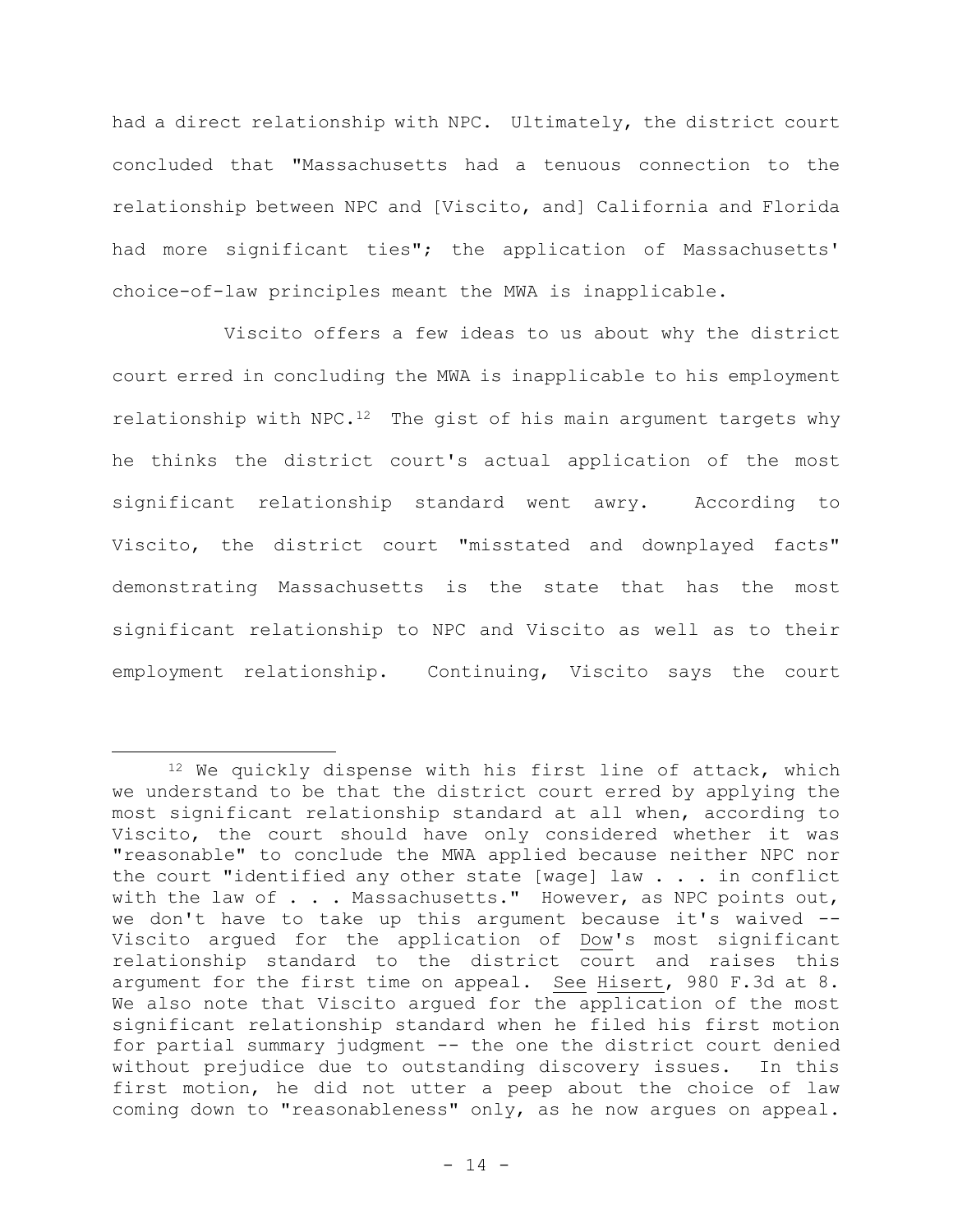focused too narrowly on Viscito's physical location during the time he worked for NPC, ignoring that he was still a citizen of Massachusetts in 2013 when he signed the Independent Contractors Agreement in the first place. Further, he says the court omitted a discussion of the fact that most of the revenue Viscito generated for NPC was from accounts opened and maintained in Massachusetts for Massachusetts residents with account transactions documented in Massachusetts. Therefore, the district court erred in relying on Viscito's interest in VFS as the only significant relationship point for Viscito to Massachusetts.

For its part, NPC says the district court got it right when it applied the Massachusetts functional choice-of-law standard to the undisputed material facts and, in consequence, concluded Massachusetts does not have the most significant relationship to Viscito's employment affiliation with NPC. NPC contends Viscito has not shown why the details he wants emphasized should be viewed as dispositive in his favor and that each of the employment characteristics considered in Dow (the state where the employer's headquarters is located, the place(s) the worker performed the work, the frequency of interactions between the worker and the employer in Massachusetts, whether another state has a significant connection to the worker and work performance, and whether the contract between the worker and employer has a

 $- 15 -$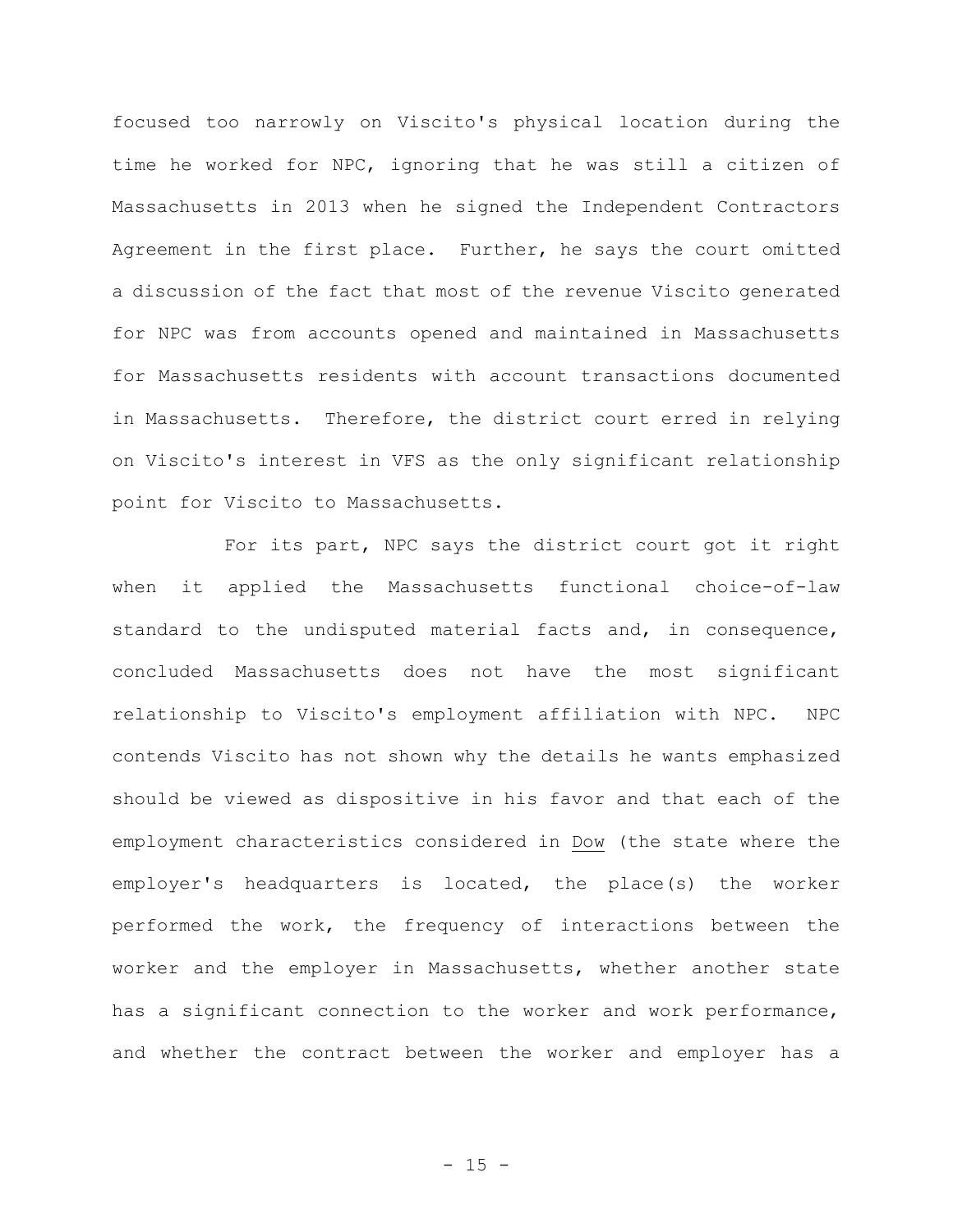choice-of-law provision, see 989 N.E.2d at 914) weigh against the application of Massachusetts law here.

We believe NPC has the better argument. The undisputed summary judgment record as we have reviewed it afresh indicates the district court was not wrong to conclude Viscito had spent more than half of his time in Florida while he was affiliated with NPC.13 Viscito clearly managed his relationships with his clients more often from Florida than in person in Massachusetts. Moreover, when Viscito was in Massachusetts, all of his contacts were with his own company and his clients, and not (other than the single

<sup>&</sup>lt;sup>13</sup> In his opening brief, Viscito seems to be asserting that a factual dispute exists about how much time he spent in Florida. But in doing so, he leaves us emptyhanded as to what he believes to be the legal significance of such a contention here. Viscito does not attempt to argue that this dispute created a genuine issue of fact that should have precluded summary judgment. Perhaps this is so because the record belies such an assertion. NPC, using Viscito's travel and business records, provided in its summary judgment documents a detailed breakdown of when Viscito was physically present in Massachusetts and Florida. Viscito did not respond or attempt to controvert this evidence, and so NPC's statement of undisputed facts about Viscito's time spent in Massachusetts as opposed to Florida is deemed admitted. See Frappier v. Countrywide Home Loans, Inc., 645 F.3d 51, 56 (1st Cir. 2011). He also did not provide any materials of his own to support his general affidavit averment that he was "regularly in Massachusetts for large parts of the year." This general statement does not create a genuine dispute about the amount of time Viscito spent in Massachusetts because NPC's evidence is not in fact inconsistent with this statement. As this court has said before, "[t]he summary judgment stage is the put up or shut up moment in litigation." Garmon v. Nat'l R.R. Passenger Corp., 844 F.3d 307, 316 (1st Cir. 2016) (quoting Jakobiec v. Merrill Lynch Life Ins. Co., 711 F.3d 217, 226 (1st Cir. 2013)). Therefore, to the extent Viscito is arguing that the district court somehow erred in deeming the factual record undisputed, he is mistaken.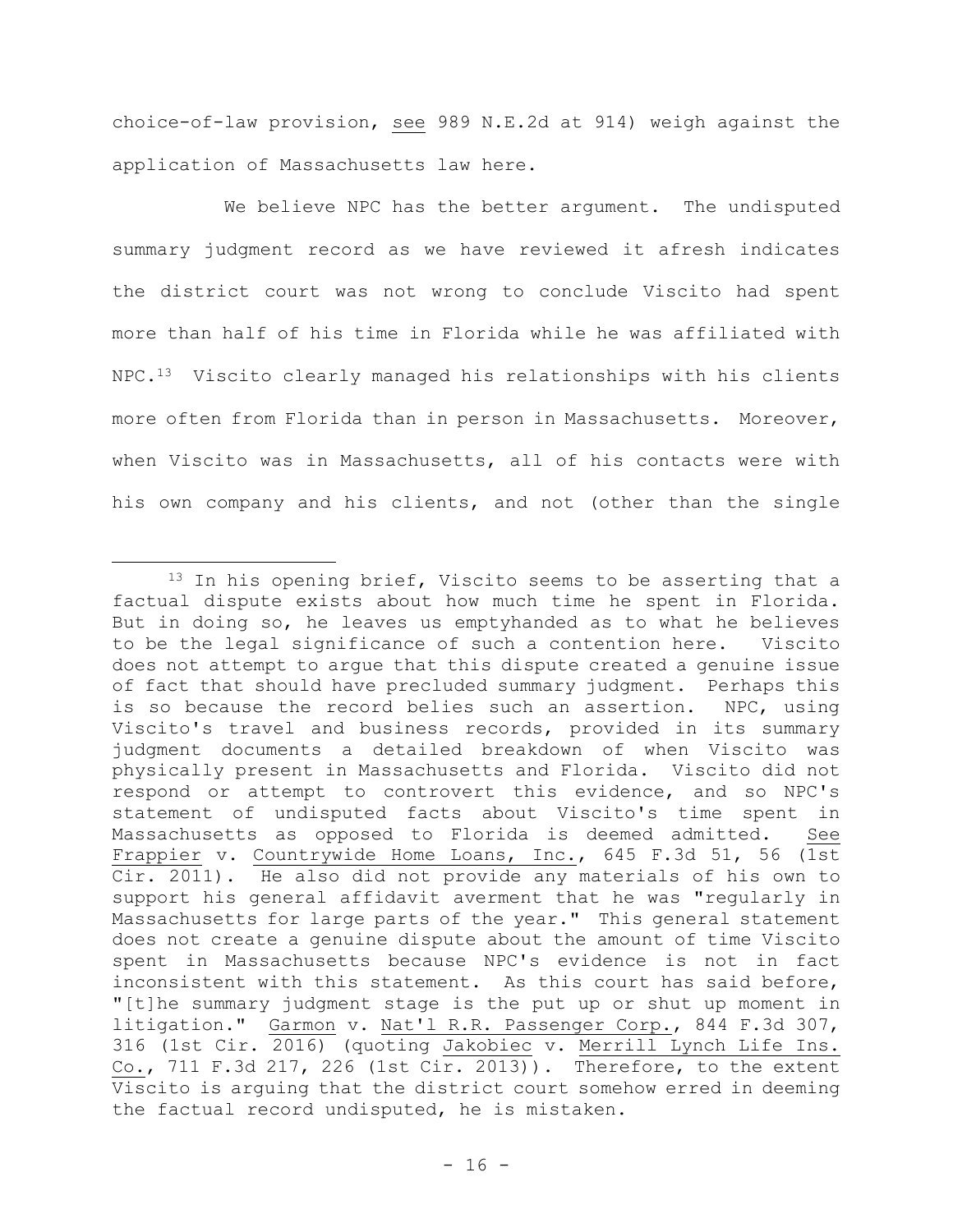audit every year) with any representative of NPC. And, contrary to Viscito's contention that the district court leaned too heavily on his physical location in its analysis to determine whether Massachusetts had the most significant relationship to the affiliation between NPC and Viscito, the court appropriately considered the fact that Viscito was located outside of Massachusetts as only one of several factors in the mix -- a mix that also included consideration of the location of NPC's headquarters and physical facilities, the location of its employees, the frequency with which NPC had contact with Viscito in Massachusetts compared to Florida, the state in which NPC benefited from Viscito's work as an IAR, and Viscito's business interests in Massachusetts. See Dow, 989 N.E.2d at 914-15. While in Dow the Appeals Court deemed the plaintiff's mobile work around the country to have "occurred" in Massachusetts because the plaintiff's work always benefited the Massachusetts-based defendant and did not benefit any other state given the dynamics of the working relationship, here Viscito's work, performed more often from Florida than Massachusetts -- albeit for some customers who may have been Massachusetts residents -- benefited the California-based NPC in California because NPC did not have any facilities or employees in Massachusetts.

But not so fast, says Viscito. Had the district court properly applied the most significant relationship standard to the

- 17 -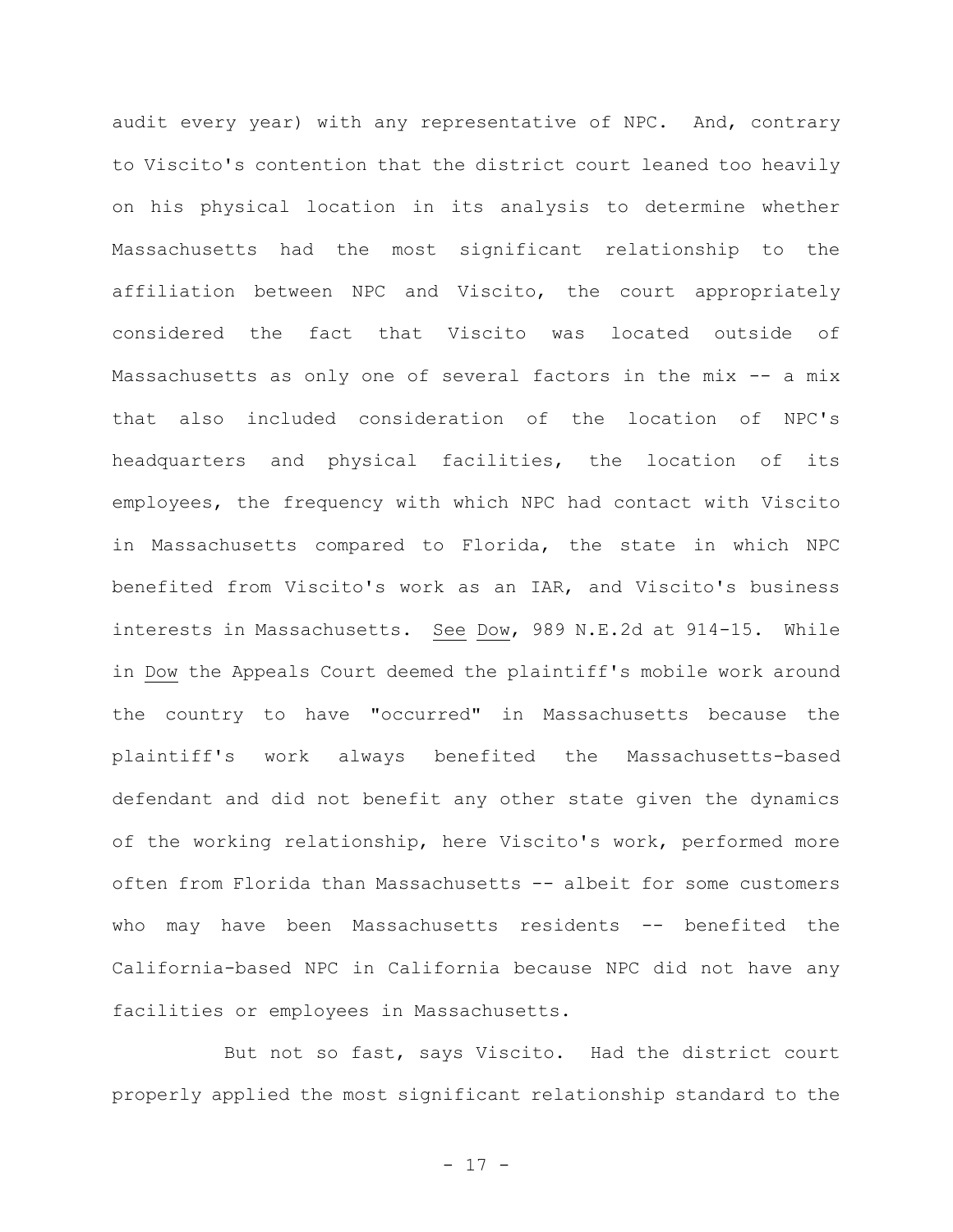facts here, it would have weighed them differently and concluded Massachusetts has the most significant relationship to the employment connection between Viscito and NPC. What Viscito focused on below (and does again here) was on details of his work with NPC such as keeping his clients' physical files at the Massachusetts branch office, displaying the Massachusetts VFS address on all of his NPC-approved marketing materials, initially providing services to many of his clients in Massachusetts, and maintaining the greatest share of his assets under management with Massachusetts resident account holders. The district court, says Viscito, was also wrong because it did not give any weight to Massachusetts as the place where Viscito generated fees and commissions for NPC as part of the "core of the employment relationship" factor. Dow, 989 N.E.2d at 914 & n.12 (quoting Cormier v. Pezrow New England, Inc., 771 N.E.2d 158, 163 (Mass. 2002)). But again, he is incorrect. That the district court did not explicitly identify the fees and commissions generated from the clients and documented in files located in Massachusetts as deserving more weight than the other undisputed details of the working relationship was not error. The district court did find, for example, that "[r]egardless of where [Viscito] worked, the income he generated benefitted NPC in California," that NPC provided all of its services to Viscito from California, and that, other than the annual audit, NPC did not require Viscito to train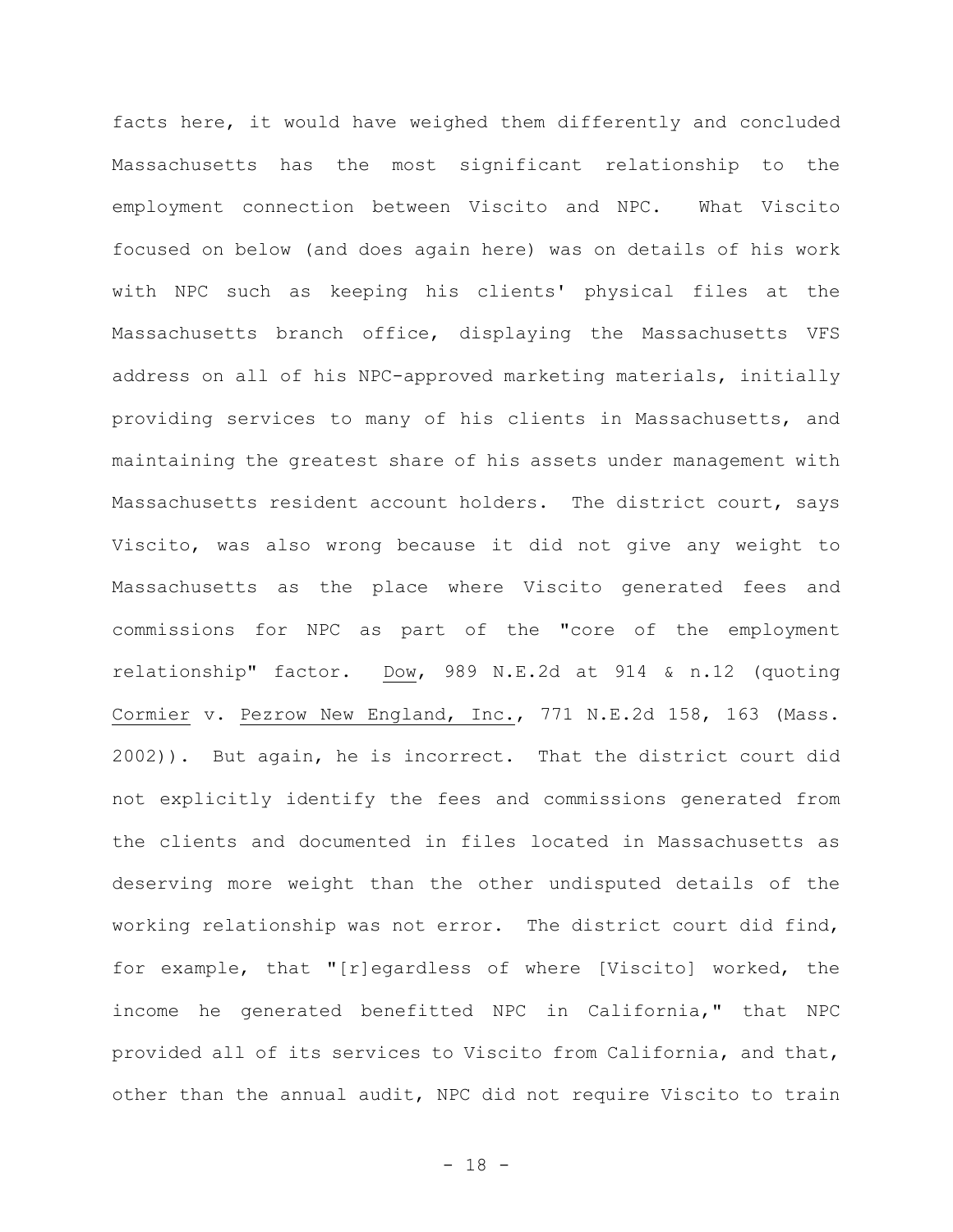or work in Massachusetts. Clearly the district court considered the specific characteristics and the nature of the industry, the revenue and income Viscito generated, and the significance of these facts within the mix of factors for the choice-of-law analysis.

Therefore, for the reasons discussed herein, we conclude, like the district court, that Massachusetts is not the state with the most significant connection to the employment relationship between NPC and Viscito, and NPC is entitled to summary judgment on Viscito's Massachusetts statutory claims.<sup>14</sup>

Second, Viscito asserts that "Massachusetts has a fundamental policy interest in enforcing the [MWA]" and neither NPC nor the district court identified another state with a public policy interest in NPC's relationship with Viscito. NPC says Viscito also waived this argument for failure to raise it below. Viscito replies that he did assert Massachusetts' strong policy interest in the enforcement of the MWA to the district court, and the record shows that this argument was indeed included in his motion for partial summary judgment. However, other than asserting Massachusetts' stated policy interest in enforcing the MWA, Viscito does not develop an argument here (and did not below) about how Massachusetts' stated policy interest can show that his employment relationship with NPC is so significantly related to Massachusetts that the district court was wrong to conclude Massachusetts law is inapplicable.

<sup>14</sup> Viscito makes two other arguments in his appeal but both are waived. First, he says the district court should have concluded that Massachusetts has personal jurisdiction over NPC and that the exercise of jurisdiction over NPC based on its presence in Massachusetts is consistent with due process. As NPC points out, this argument is raised for the first time in this appeal and is therefore waived for Viscito's failure to raise it first to the district court. See Johnson v. Johnson, 23 F.4th 136, 143 (1st Cir. 2022). Even so, Dow is clear that the choiceof-law doctrine is a better frame of analysis than personal jurisdiction in this precise situation, see 989 N.E.2d at 913, and NPC has not advanced any jurisdictional challenges.